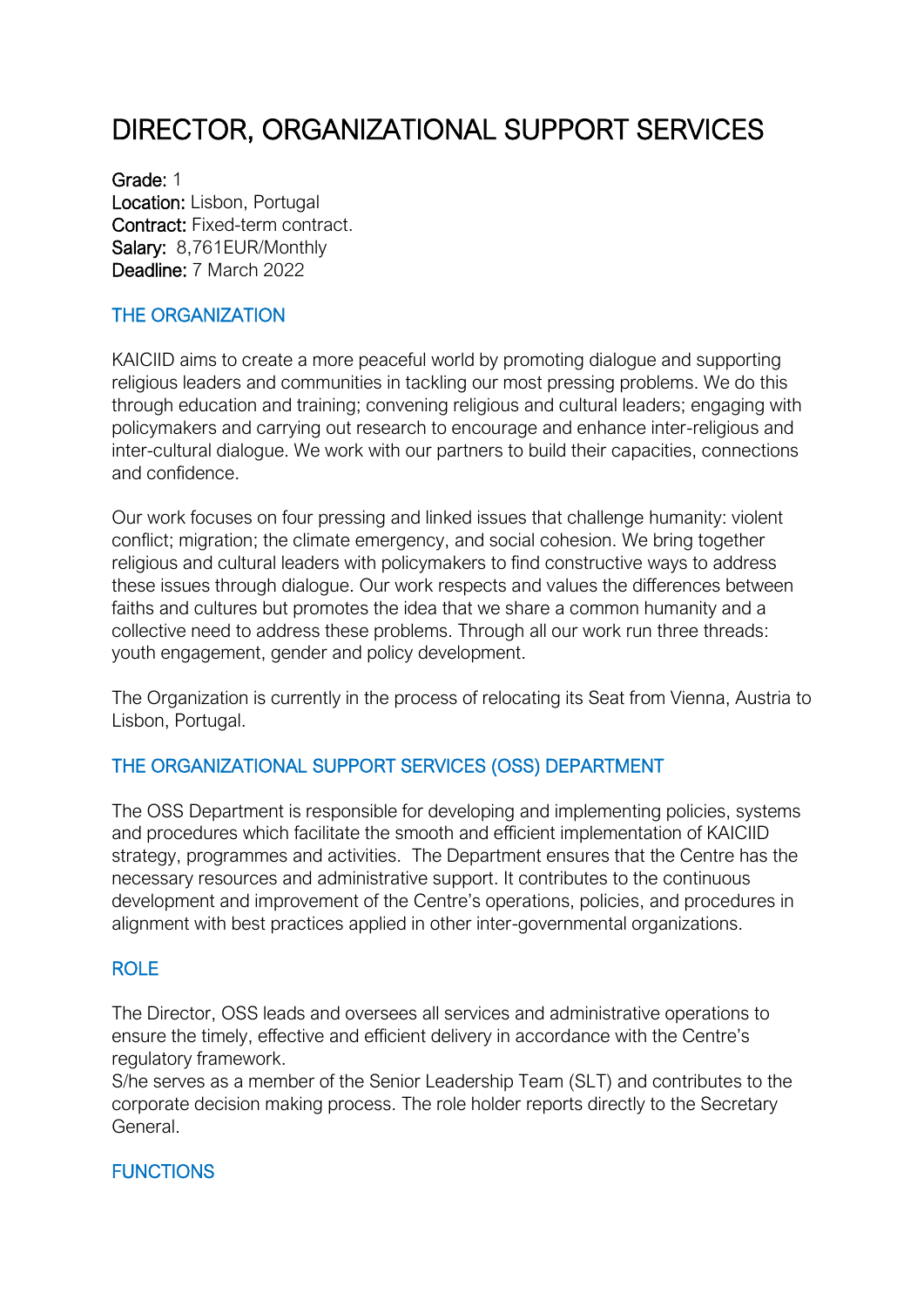- Provide strategic planning and management with substantive oversight of financial resources planning, financial operations and provision of financial services including payroll operations, internal control, financial processing, accounting and institutional reporting of the Centre's financial resources;
- Ensure oversight human resources planning and management and performance assessment;
- Lead formulation of procurement policies and provision of operational direction to the Centre's procurement function; including provision of strategic procurement advice and guidance to the Centre's staff;
- Lead formulation of administrative policies and provide operational guidance on administrative management, ICT functions as well as safety and security issues for the Centre staff;
- Advise the Secretary General and Senior Leadership Team on all administrationrelated issues including the interpretation of the KAICIID regulations, rules and administrative policies;
- Keep the Secretary General informed and advised on the strategic and operational aspects of financial operations of financial resources that will maximize efficiency and cost effectiveness and recommend courses of action to align financial management with evolving business needs of the Centre;
- Lead and coordinate the OSS work with a focus on enhancing accountability/transparency, effectiveness and efficiency in the management of resources, and integration and simplification of business processes to support the organizational mandate;
- Supervise and motivate staff members by providing them with clear objectives and goals as well as direction and guidance to enable them to perform their duties and responsibilities effectively and efficiently in line with results based management (RBM) principles;
- Ensure regular coordination with other Departments and provision of efficient and timely services;
- Foster the development of all OSS operational strategies and policies and oversee the regulatory framework in the areas of financial management, human resources, information technology, procurement, events management, buildings management, safety and security, travel and logistics; monitors its implementation and report to the Secretary General any need for intervention;
- Coordinate, develop and/or review financial input to the Centre's Strategic Plan and related documents, including financial, procurement and administrative management targets, performance monitoring and reporting of results;
- Lead staff for the budget preparation exercise and its presentation to the Centre's management and governing bodies;
- Ensure alignment of resources to overall corporate goals and promote results based resources allocation and management;
- Collaborate with other departmental colleagues and external partners to keep abreast of evolving trends in operations and share ideas for improvements and alignment of services to needs;
- Contribute to the culture of accountability, excellence, transparency and to efficient internal communication;